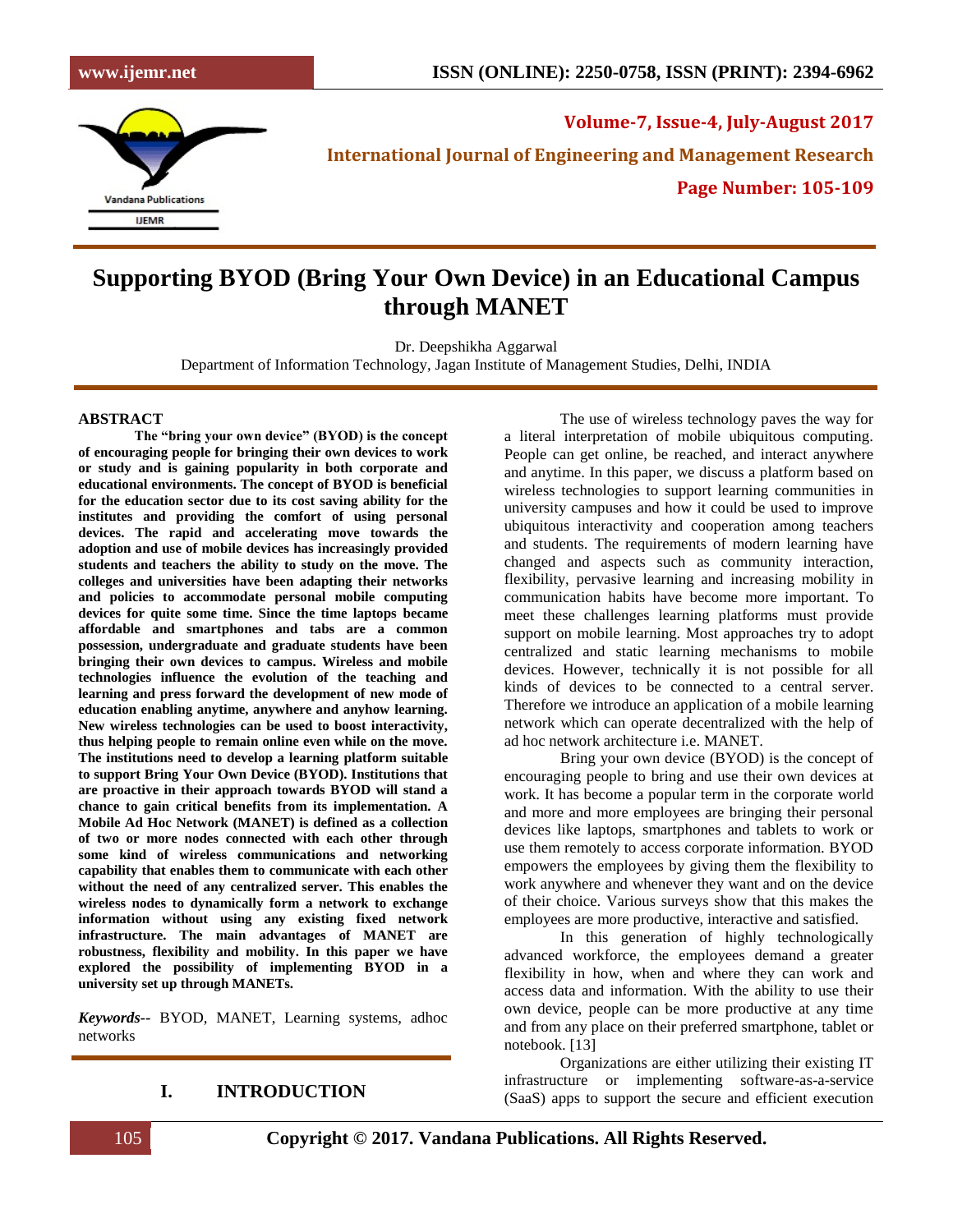of a BYOD policy. If the implementation of BYOD is done in the right manner, it maintains data privacy and also ensures the security of sensitive business information. Another advantage is that there is no need for a large IT team for device provisioning and maintenance and the IT department can instead focus on offering secure services, secure access to virtual desktops and apps, and cloudbased services. This is possible because people will naturally take better care of their own devices and have a better understanding of its full capabilities. Not only does this reduce the reliance on IT support, it enables organizations to set and achieve cost saving targets, including reducing device procurement costs and support expenses. [12]

# **II. INTRODUCING A "BRING YOUR OWN DEVICE" POLICY TO THE CLASSROOM**

Bring Your Own Device (BYOD) in the classroom means that the students will carry their own devices like laptops, tablets and smartphones to the class and use their own devices instead of depending on the devices provided by the school/ college. The adoption of bring your own device in the education sector can be motivated by two factors. One factor is cost cutting and the second one is adaptation of technology. The cost saving due to students bringing their own devices is a big factor to motivate the educational institutes to promote BYOD. The second factor of technology adoption is equally important. We are promoting usage of technology and also this leads to green education. It is always easier to keep a track of studies if using the same device in school and home. The concept of Bring Your Own Device is already very popular in the business sector and its advantages have been well understood. Now, a number of educational institutions are considering BYOD due to the benefits it can offer to classroom learning. Bring Your Own Device is a relatively new trend and its advantages and disadvantages are being explored to understand its implementation in both the business and education sectors [13]. On one hand, BYOD brings many benefits to the effective classroom learning, but there are many concerns associated with its implementation that leave many educational institutions pondering whether or not BYOD should actually be promoted. BYOD has already been implemented in a number of educational institutions across the globe but, not without in-depth consideration beforehand with regard to the method of implementation. A solid BYOD policy begins with identification of the issues that surround BYOD use in the classroom and by staff when outside the classroom. BYOD can work well in the education sector, provided we identify the benefits, challenges, drawbacks, and future implications of establishing a BYOD policy.

### **III. WIRELESS ADHOC NETWORKS**

An Adhoc network is a set of independent nodes connected together with a wireless link [1]. The nodes in the ad hoc network communicate with other nodes without any physical connection or fixed topology. The nodes can instantly form the network whenever the need for communication is established and communicate using radio waves. It is a distributed network and the nodes communicate with each other without fixed station access point (AP) or base station. [2]. Due to the absence of a centralized server, the nodes in an ad hoc network also act as routers to send and receive the data. The main advantage of adhoc networks is that due to their non-static nature, the single point of failure is avoided which makes them more robust and ideal. A wireless adhoc network also referred to as a mobile adhoc network (MANET) is a collection of two or more devices or nodes which are connected to each other through wireless communication media. The networking capability of these networks is established with or without the need of any centralized server or access point. These nodes can dynamically form a network to exchange information without using any existing fixed network infrastructure. It is an autonomous system in which mobile hosts are connected by wireless links and these nodes are free to act as nodes themselves or as routers at the same time as per the communication requirements of the network. All nodes in a wireless ad hoc network may have to act as a router and host at the same time as the network topology in an adhoc network is also dynamic and may change with nodes joining and leaving the network. These special features of Mobile Ad Hoc Network (MANET) makes this technology of great use but is accompanied by several challenges [8].

All the nodes and devices are responsible to organize themselves dynamically for the communication between each other and to provide the required network functionality in the absence of fixed infrastructure. Thus, in such kind of networks, the maintenance, routing and management are performed by all the nodes.

## **IV. MOBILE AD HOC NETWORKS (MANET)**

A Mobile Ad hoc Network (MANET) is an independent network of mobile devices that are connected over various wireless links. It works on a limited bandwidth. The network topologies are dynamic and may vary from time to time. Each node on a MANET may act as a router for transferring data among the connected devices. This network has the capability to operate by itself or it may be connected to a fixed network through an access point. The application of MANET can ranged from small, static networks that are limited by bandwidth and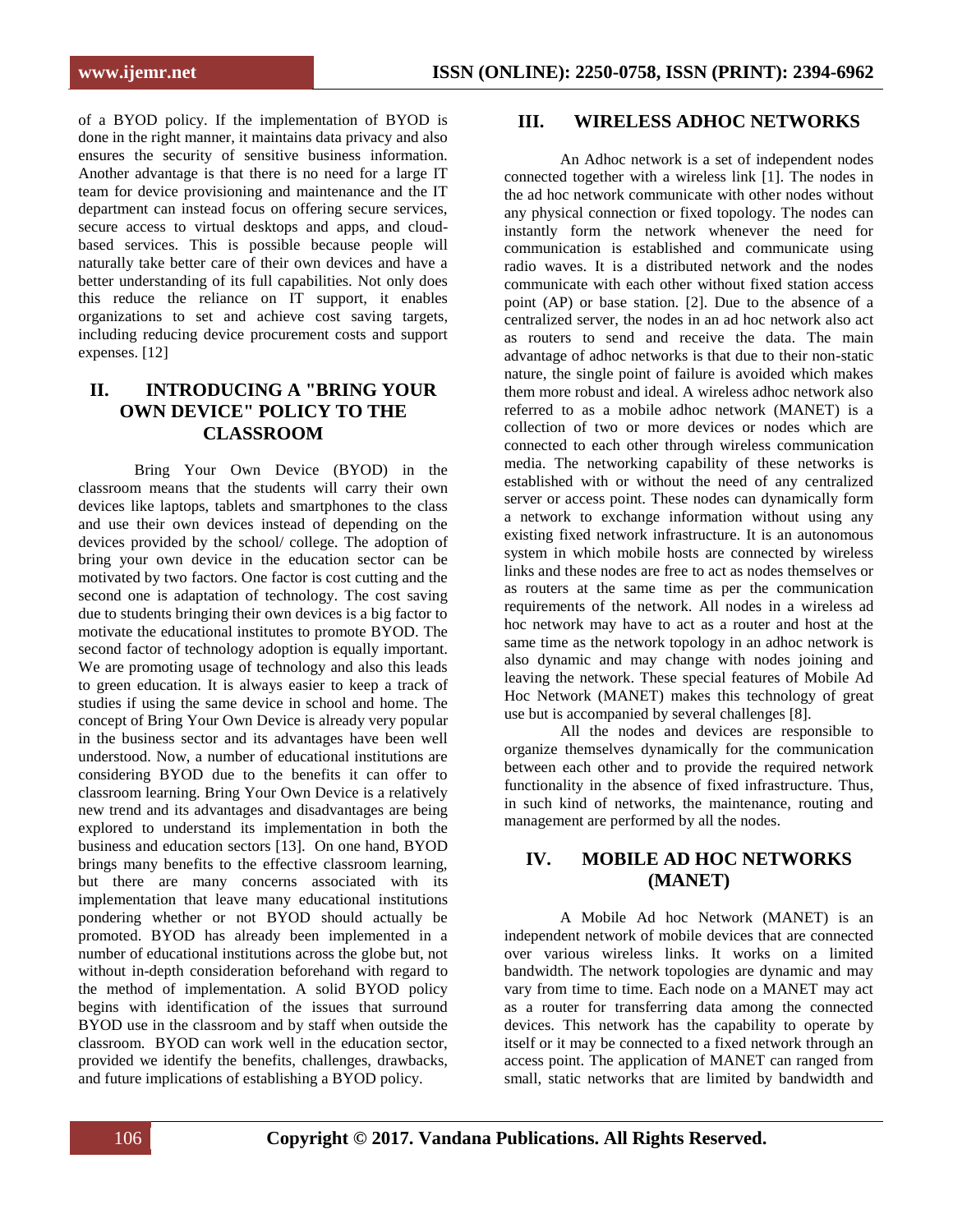power, to large-scale, mobile, highly dynamic networks [10].

Since a MANET does not require a fixed infrastructure, it is a highly suitable network in circumstances where fixed infrastructure is not available or is damaged due to a disaster and setting up of new infrastructure is not possible as it will be costly and time consuming.

The nodes on a MANET work as routers also and separate installation of routers is not required. This leads to quickly installation of the network with minimum user intervention. There is no central access point for the network and the topology is not fixed. Therefore, all the devices are free to move and can join and leave the network as per the requirement. MANETs can be connected to the Internet as different types of devices can be used in this network that can be made compatible with existing cellular network infrastructures to extend the coverage and interconnectivity.

# **V. IMPLEMENTATION OF MANETS FOR LEARNING**

With the vast development of various technologies, learning today is no long confined in classrooms with lecture as the only method for conveying knowledge. Learning, which facilitates education using technology, has made learning possible from anywhere at any time by using the Internet, wide area networks, or local area networks. Mobile learning even allows people to learn on the move using portable devices, such as cell phones, personal digital assistants (PDAs), or laptops. The vision of mobile computing is that of portable computation with rich interactivity, total connectivity, and powerful processing. This small device is always networked, allowing easy input through pens and/or speech or even a keyboard when necessary and the ability to see high resolution images and hear quality sound. Mobile learning can be considered from two viewpoints: the first one is the technically oriented perspective regarding traditional behavioristic educational paradigm and tries to represent or to support them with mobile technologies. A main concern from this perspective is how to create, enrich, distribute and display learning material on mobile devices. The main benefits are to personalize the way of learning (where you want, when you want, what you want, as fast as you want, how you want etc.). The second one is pedagogical sociocognitive and distributed cognition paradigm. In this viewpoint we explore traditional designs of teaching and learning to push community oriented learning like collaborative learning, problem based learning; informal and ad-hoc learning, etc.

Most of the learning arrangements focus on individual learning experiences. Participants are able to choose time and place where they want to precede the lessons. However, even in traditional leaning

arrangements, where learning takes place in courses and learning groups, knowledge is spread among the group members and the net outcome, respectively the resulted knowledge gain for the group is greater than the sum of the individual gains due to network effects. Tools that support knowledge management in learning communities can be internet or intranet portals, wiki installations, forum software, classical online learning platforms, or other web 2.0 applications. The success of these applications, especially wikis and forums, strongly depends on network effects. The benefit for every single user who is contributing in such a community rises with the amount of members and the amount of postings. Usually, in common learning environments there is a limited number of participants. Therefore, network effects could hardly be realized. In many situations the need of being connected to a central server is a limiting factor for the growth of a learning community. Thus it is necessary to provide a network platform that can be used by members anywhere and anytime without the need of being connected to a central server. Most important is the way of communication that is used among participants sharing content without a continuous connection to the central repository. Mechanisms of ad hoc networking are used for off-course knowledge distribution.

# **VI. LEARNING SCENARIO IN A UNIVERSITY CAMPUS**

In order to understand how learning system works in an adhoc network, we would set up an imaginary MANET in a university campus. A MANET consists of autonomous mobile nodes that are free to roam arbitrarily with no centralized controller such as router to determine the communication paths. Each node in the ad hoc network has to rely on each other in order to forward packets. This kind of nature of MANET requires mobile nodes to have good cooperation with each other to ensure that the initiated data transmission process is a success. This network is independent of any fixed infrastructure or centralized administration. A node communicates directly with nodes within its wireless communication range. Nodes that are part of the MANET, but beyond each other's wireless range communicate using a multi-hop route through other nodes in the network. These multi-hop routes changes with the network topology and are determined using a routing protocol. A node in an IP-based network is configured with an IP address, a netmask and a default gateway (the node to which packets for destinations not having an explicit entry in the routing table are sent). In a MANET, nodes should be able to enter and leave the network at will. Thus, the nodes should be capable of being dynamically configured by the network upon their entry into it. It may be argued that MANET nodes also belong to some home network, and could continue to use their home network IP address in the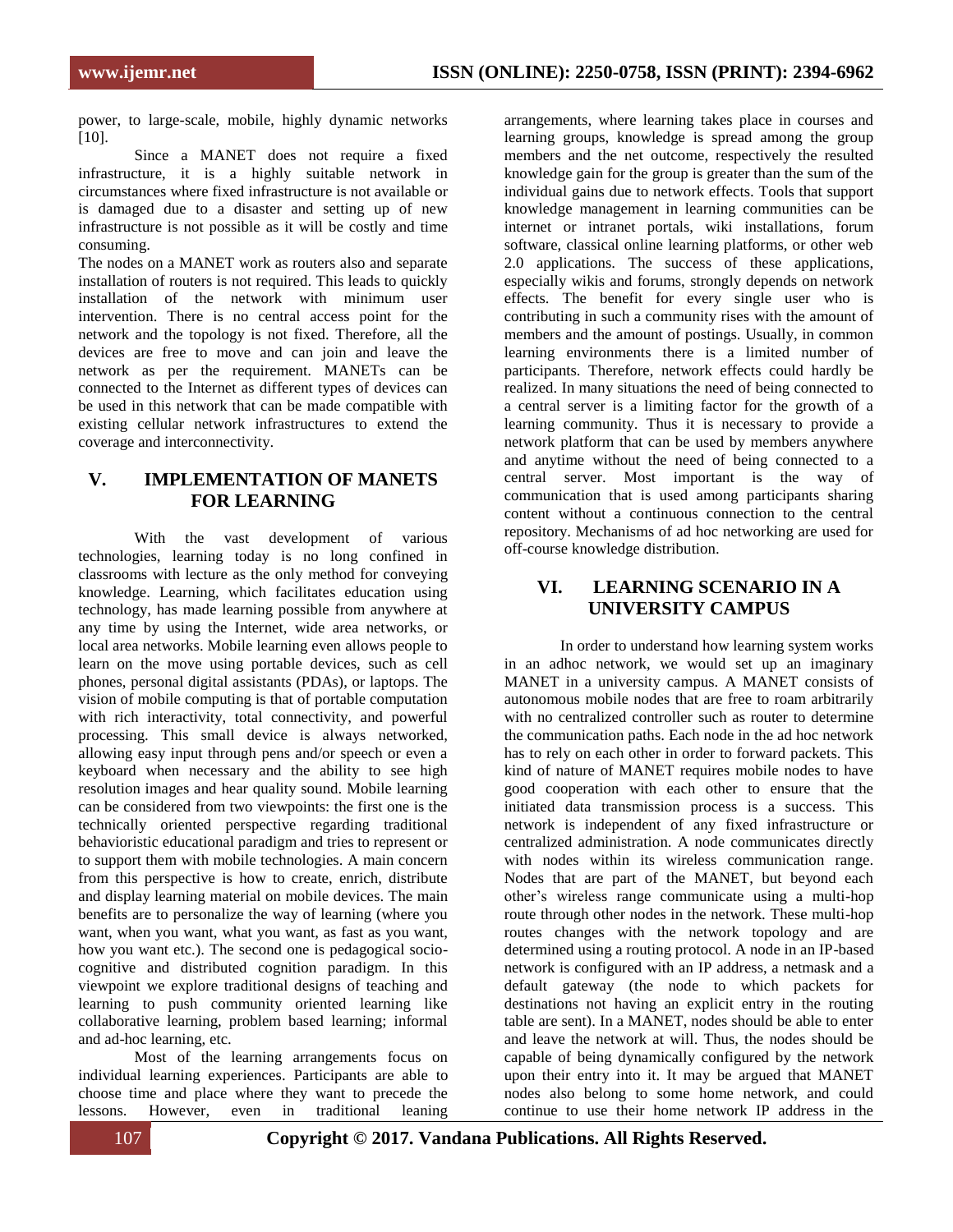MANET. However, in several instances a node does not permanently own an IP address: an IP address is assigned to the node when it boots up, and the node releases it on leaving the network.





Our example user, user1, is a computer science student. She is currently preparing for her and that covers several topic areas. At a particular time, she is at the campus cafeteria. She has brought her laptop along so that she can continue working. Before leaving home, she has downloaded the PowerPoint slides on a specific topic onto her laptop. After working through a few slides, she comes across an annotation mentioning a paper that explains a specific aspect in more detail. User1 tells her laptop that it should try to locate the paper somewhere and download it. User1 laptop is not connected to a fixed network. However, her laptop forms an ad-hoc network together with other nearby computers. Some of these computers (or rather their users) will have similar interests as User1 and might thus be able to provide the required information. Eventually User1 laptop finds another computer that not only possesses the paper in question but is also willing to allow downloading it. User1 works through the paper and then returns to the original slides. Even after going through all of them, she is not sure that she has quite understood the topic and feels that an example would greatly help her understanding. She asks the laptop to look for an example. It reports that while none of the computers currently participating in the ad-hoc network has stored the example, a computer that offers access to the fixed network has just joined. User1's laptop uses this computer's network connection to retrieve the example.

Thus we see here that using adhoc networks is a very useful method for implementing BYOD.

#### **VII. CONCLUSION**

The infusion of laptops, tablets and smartphones into our daily lives has brought a revolution in the process of how we communicate with the world and access information. The inception of the tablets and smartphones along with the communication technology like 4G makes the information revolution even more powerful and omnipresent in the lives of students and professionals alike. The education sector is currently experiencing the introduction of a digital wave that has a bright future ahead for technology based classroom learning. Bring your own device (BYOD) is a policy that brings the students closer to technology and makes them understand that the digital revolution is not just about social networking and entertainment but it is more important to enhance the learning process. It is important to teach the children how to effectively implement current technologies for their own betterment and for the betterment of the society and nation. By acknowledging the importance of mobile devices and other digital technology for the students the education sector is laying the foundation for a technologically sound workforce for the world.

The use of MANETs for education considers that the challenge for the future generation of educational systems is to develop environments for mobile phones and mobile computers as the availability of mobile devices spreads to a billion of users. The mobile telephone is becoming a trusted, personal device with Internet access, 4G/ LTE, and a range of possibilities for keeping the learner in touch with the institution's student support services, learning materials and fellow students and teachers even while on the move. By using MANETs for supporting BYOD, we can enhance the learning experience in a broad way. The students can access information stored at the central server of the university but this access to information is not limited to the centralized server only. The students can be a part of the adhoc network/ MANET which can be used for community study and information sharing among the peer groups.

#### **REFERENCES**

[1] Corson, M.S., Batsell, S. and Macker, J. 1996. Architecture consideration for mobile mesh networking. Proc. of the IEEE Military Commun. Conf. (MILCOM). 1: 225-229.

[2] Frodigh, M., Jhansson, P. and Larsson, P. 2000. Wireless ad hoc networking: The art of networking without a network. Ericsson Rev. 4: 248-263.

[3] Stojmenovic, I. and Lin, X. 2000. Power-aware localized routing in wireless networks. Proc. of IEEE Int. Parallel and Distributed Processing Symp., Cancum, Mexico. pp.371-376

[4] Odeh, A., Abdel Fattah, E. and Alshowkan, M. (2012) Performance Evaluation of AODV and DSR Routing Protocolsin MANET Networks.

[5] Balaji. D, Sankar. R, Karthi. S, "GIS approach for disaster management through awareness - an overview" Map India 2002.

[6] "Mobilized ad-hoc networks: A reinforcement learning approach" Yu-Han Chang, 2003

[7] http://www.comp.brad.ac.uk/~sburuha1/ wirelessadhoc.htm